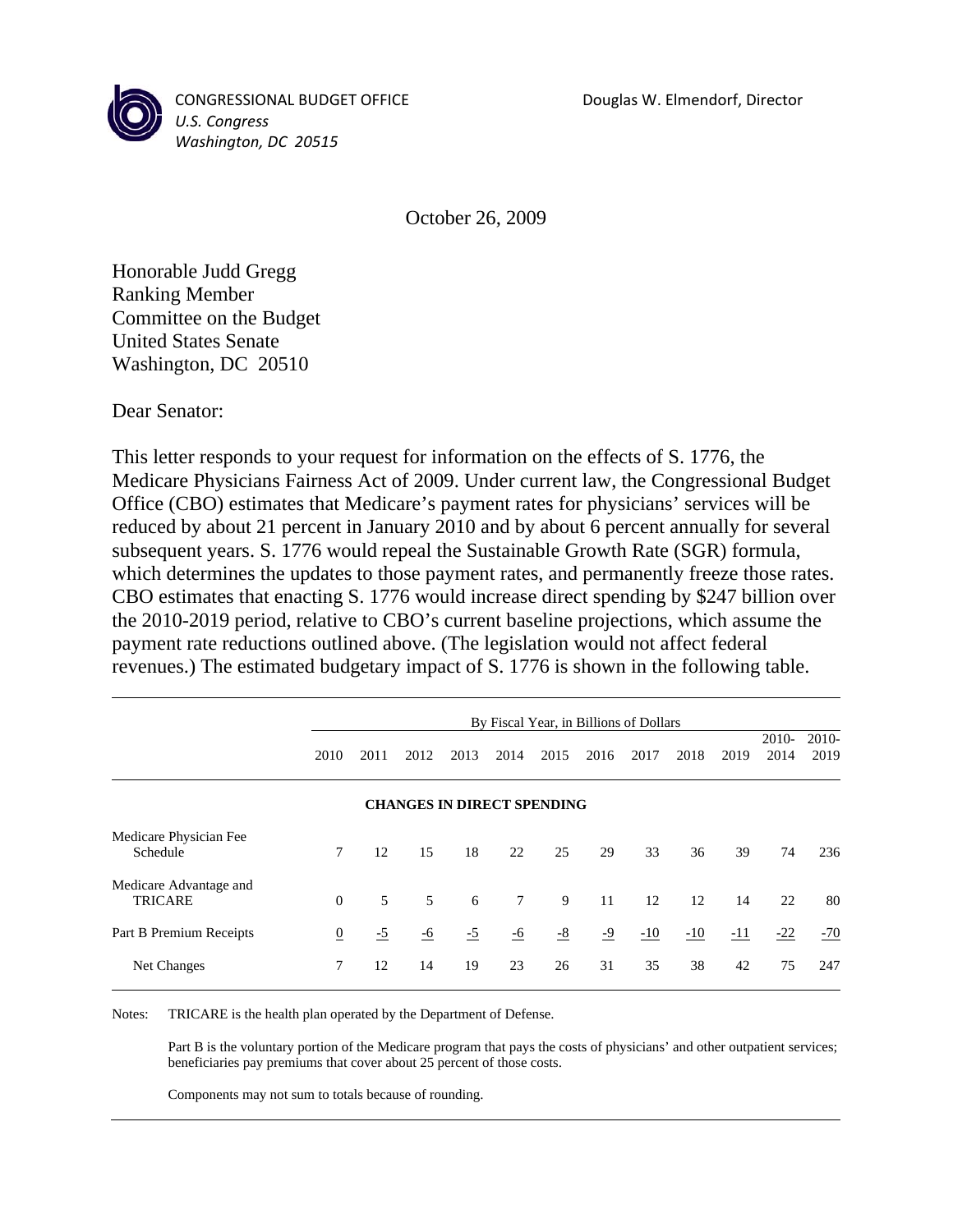Honorable Judd Gregg Page 2

Repealing the SGR formula and replacing it with a freeze of payment rates would increase the fees paid to physicians under Medicare by about \$236 billion over the 10-year budget projection window. That increase in Medicare spending for physicians' services would also result in higher spending for both the Medicare Advantage (MA) program and the Department of Defense's TRICARE program. CBO estimates those changes would sum to about \$80 billion over the budget window. MA spending would rise because the "benchmarks" that Medicare uses to determine how much the program pays for MA enrollees are adjusted for changes in Medicare spending per beneficiary in the fee-for-service sector. The benchmarks have been set for 2010 and will not be changed, so there would be no impact on MA spending until 2011. The TRICARE program uses Medicare's physician fee schedule to pay for physicians' services.

Beneficiaries enrolled in Part B of Medicare pay premiums that offset about 25 percent of the costs of those benefits. (All of the changes in Medicare spending that would result from enacting S. 1776 would be for Part B benefits.) Therefore, about one-quarter of the increase in Medicare spending would be offset by changes in those premium receipts. The premium for 2010 has already been set and will not be changed, so S. 1776 would have no effect on Part B premium receipts until 2011. Over the 2011-2019 period, CBO estimates that aggregate Part B premiums would increase by about \$70 billion. Premium collections are recorded as offsetting receipts (a credit against direct spending).

On July 13, 2009, the Department of Health and Human Services issued a proposed rule that would remove physician-administered (P-A) drugs from the calculation of the SGR retroactively and prospectively. If the rule becomes final, baseline physician spending would be higher over the next 10 years. Because the rule is proposed, CBO has incorporated 50 percent of the effect into its scorekeeping baseline; it will incorporate the entire effect if the rule becomes final in early November. The estimate of S. 1776's impact on direct spending would be about \$40 billion lower over the 2010-2019 period if the rule, as proposed, becomes final.

CBO does not have an estimate of the effect of S. 1776 on national health expenditures. However, enacting the legislation would increase net federal spending by about \$40 billion in 2019, which is a 5 percent increase in net Medicare spending projected for that year.